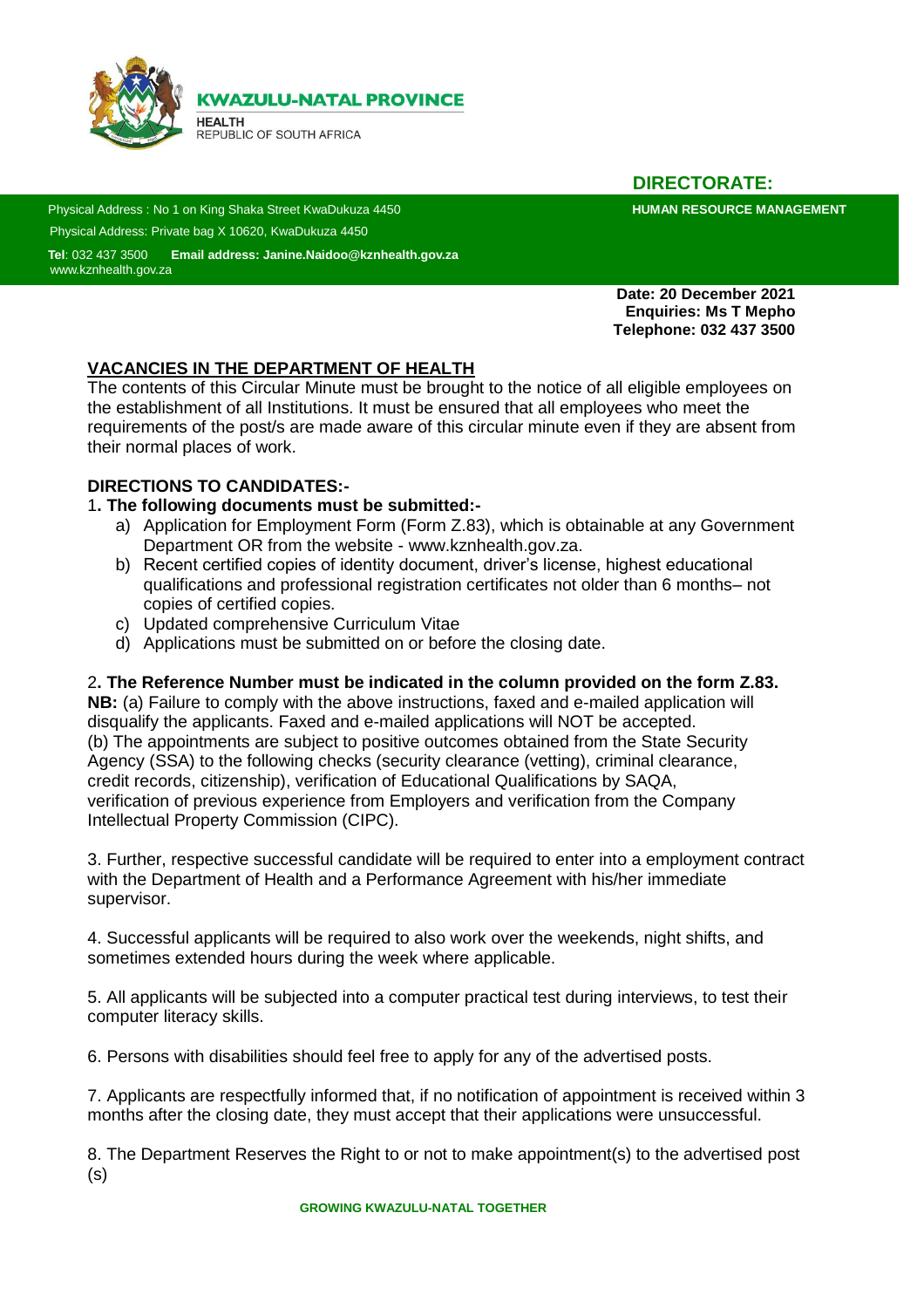

7. Applicants in possession of a foreign qualification must attach an evaluation certificate from the South African Qualifications Authority (SAQA) to their applications. Non- RSA Citizens/Permanent Residents/ Work Permit holders must submit documentary proof together with their applications.

8. This Department is an equal opportunity, affirmative employer, whose aim is to promote representivity in all levels of all occupational categories in the Department. Persons with disabilities should feel free to apply for the post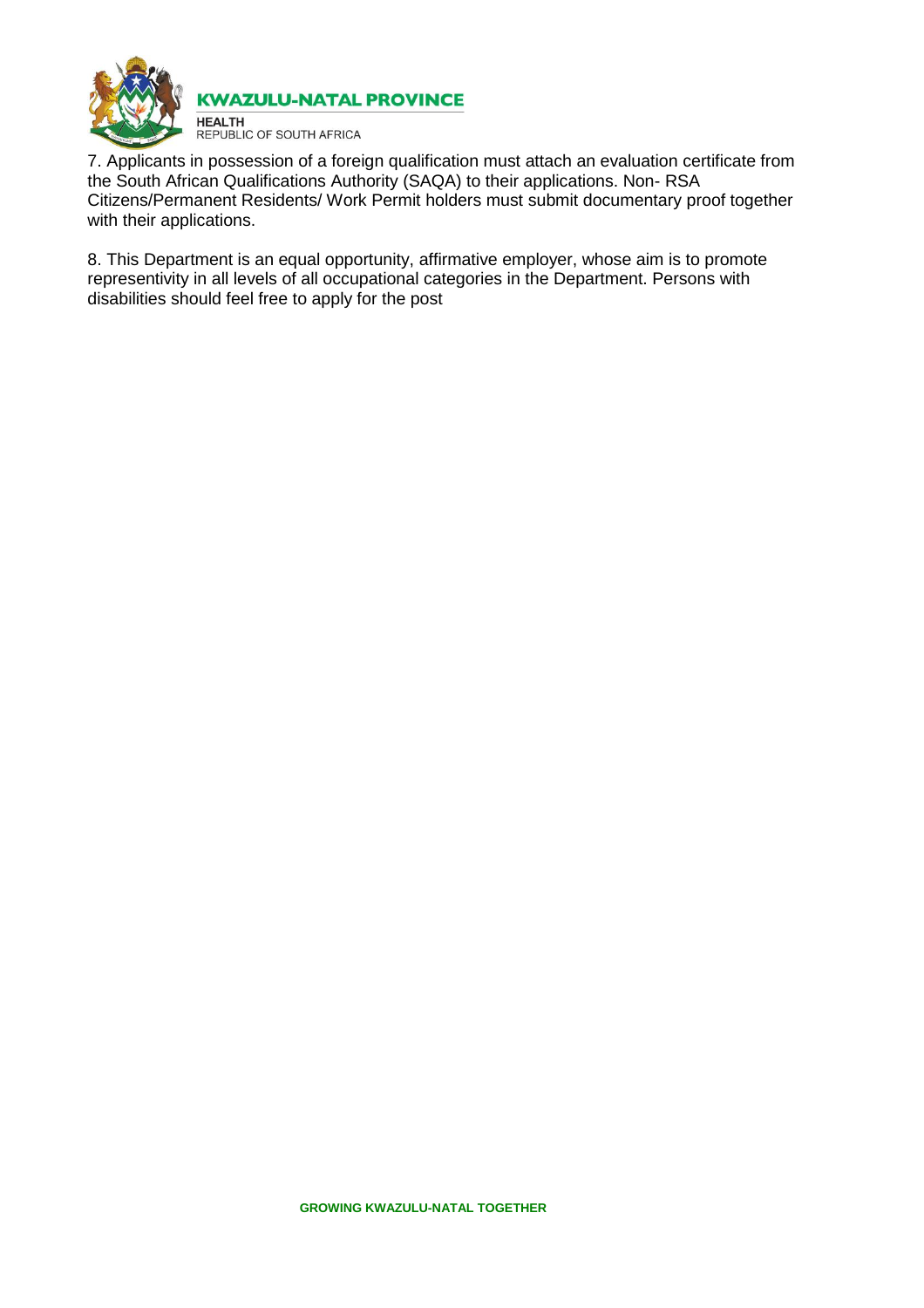

**KWAZULU-NATAL PROVINCE** 

# **RE-ADVERTISEMENT**

| <b>POST</b>                 |                             | <b>Clinical Nurse Practitioner (Grade1, 2)</b>                                                              |
|-----------------------------|-----------------------------|-------------------------------------------------------------------------------------------------------------|
| <b>INSTITUTION</b><br>(HTA) |                             | <b>MONTEBELLO HOSPITAL: HIGH TRANSMISSION AREA</b>                                                          |
| <b>POST TYPE</b>            |                             | <b>CONTRACT (3 MONTHS)</b>                                                                                  |
| <b>NUMBER OF POSTS:</b>     |                             | 01                                                                                                          |
| <b>REFERENCE NO.</b>        | $\mathbf{L}$                | ILE/M/E/28/2021                                                                                             |
| <b>REMUNERATION</b>         | $\mathcal{I}^{\mathcal{I}}$ | Grade 1- Notch R 383 226.00 pa Plus 8% rural allowance:                                                     |
|                             | ÷                           | Grade 2- Notch R 471 333.00 pa Plus 8% rural allowance                                                      |
| <b>BENEFITS</b>             | ÷                           | 13th Cheque, home owner's allowance, and Medical aid<br>optional [Employee must meet prescribed conditions] |

# **MINIMUM REQUIREMENTS:**

• National Senior Certificate

**HEALTH** 

**REPUBLIC OF SOUTH AFRICA** 

- Degree / Diploma in General nursing and Midwifery plus 1 year post basic qualification in Primary Health Care
- Current registration with SANC 2021 as General Nurse and Primary Health Care Nurse
- Valid driver's licence

## Experience:-

**Grade 1**

 A minimum of 4 years appropriate / recognizable experience in nursing, after registration as a Professional Nurse with SANC in General Nursing and Midwifery.

#### **Grade 2**

- A minimum of 14 years appropriate / recognizable experience in nursing after registration as a Professional Nurse with SANC in General Nursing and midwifery of which 10 years must be appropriate / recognizable experience after obtaining the one year post basic qualification in Primary Health Care.
- Proof of previous and current experience endorsed and stamped by HR

# **RECOMMENDATIONS**

Valid PDP

# **KNOWLEDGE, SKILLS AND COMPETENCIES**

- Knowledge of nursing care processes and procedures, nursing statutes and other relevant legal framework such as Nursing Act, Mental Health Act, OH&S Act, Batho Pele
- And Patients' Rights Charter, Labour Relations Act, Grievance procedures, etc.
- Leadership, organizational, decision making and problem solving abilities.
- Interpersonal skills including public relations, negotiating, conflict handling and counselling.
- Financial and budgetary knowledge.
- Good driving skills
- Time management
- Good in-sight of procedures and policies pertaining to nursing care.
- Computer skills in basic programs

# **KEY RESPONSIBILITIES**

- Identify hot spots for transmission of HIV and TB within the catchment area
- **GROWING KWAZULU-NATAL TOGETHER** Provide quality comprehensive community health care by promoting preventative, curative and rehabilitative services in high transmission area